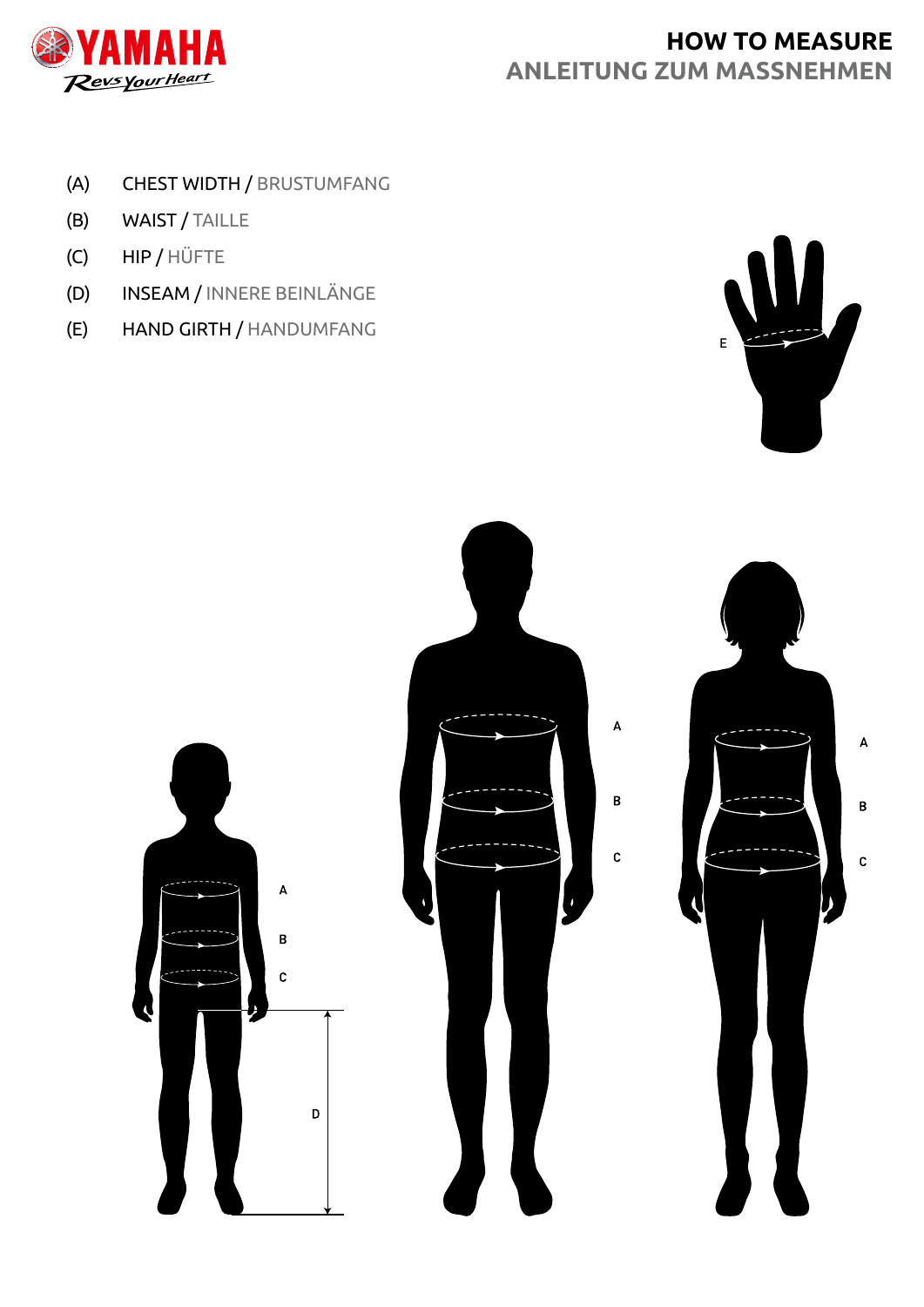

# **MALE SIZE CHARTS GRÖSSENTABELLEN HERREN**

**TOPS / MALE OBERTEILE / HERREN**



| SPORT<br>SIZE    | <b>MEN</b><br>SIZE       | WAIST         | <b>CHEST</b><br>SIZE           |
|------------------|--------------------------|---------------|--------------------------------|
| SPORT-<br>GRÖSSE | <b>HERREN-</b><br>GRÖSSE | <b>TAILLE</b> | <b>BRUSTUM-</b><br><b>FANG</b> |
| XS               | 42                       | 73-75 cm      | 83-85 cm                       |
| S                | 44                       | 76-79 cm      | 86-89 cm                       |
|                  | 46                       | 80-83 cm      | 90-93 cm                       |
| м                | 48                       | 84-87 cm      | 94-97 cm                       |
|                  | 50                       | 88-91 cm      | 98-101 cm                      |
| L                | 52                       | 92-95 cm      | 102-105 cm                     |
| XL               | 54                       | 96-99 cm      | 106-109 cm                     |
|                  | 56                       | 100-103 cm    | 110-113 cm                     |
|                  | 58                       | 104-109 cm    | 114-119 cm                     |
| 2XL              | 60                       | 110-115 cm    | 120-125 cm                     |
| 3XL              | 62                       | 116-121cm     | 126-131 cm                     |

#### **JEANS / MALE JEANS / HERREN**

|  | <b>SPORT</b><br><b>SIZE</b> | <b>MEN</b><br><b>SIZE</b>       | WAIST         | <b>HIP</b>   | <b>INCH</b><br><b>WAIST</b> |
|--|-----------------------------|---------------------------------|---------------|--------------|-----------------------------|
|  | SPORT-<br>GRÖSSE            | <b>HERREN-</b><br><b>GRÖSSE</b> | <b>TAILLE</b> | <b>HÜFTE</b> | <b>TAILLE (ZOLL)</b>        |
|  | XS                          | 42                              | 73-75 cm      | 85-87 cm     | 30 inch / Zoll              |
|  | S                           | 44                              | 76-79 cm      | 88-91 cm     | 31 inch / Zoll              |
|  |                             | 46                              | 80-83 cm      | 92-95 cm     | 32 inch / Zoll              |
|  | м                           | 48                              | 84-87 cm      | 96-99 cm     | 33 inch / Zoll              |
|  |                             | 50                              | 88-91 cm      | 100-103 cm   | 34 inch / Zoll              |
|  | L                           | 52                              | 92-95 cm      | 104-107 cm   | 36 inch / Zoll              |
|  | XL                          | 54                              | 96-99 cm      | 108-111 cm   | 38 inch / Zoll              |
|  |                             | 56                              | 100-103 cm    | 112-115 cm   | 40 inch / Zoll              |
|  |                             | 58                              | 104-109 cm    | 116-121 cm   | 42 inch / Zoll              |
|  | 2XL                         | 60                              | 110-115 cm    | 122-127 cm   | 44 inch / Zoll              |
|  | 3XL                         | 62                              | 116-121cm     | 128-133 cm   | 46 inch / Zoll              |

#### **BOTTOMS / SPORTSWEAR MALE UNTERTEILE / SPORTBEKLEIDUNG HERREN**

| <b>SPORT</b><br>SIZE | <b>MEN</b><br>SIZE       | WAIST         | HIP        |
|----------------------|--------------------------|---------------|------------|
| SPORT-<br>GRÖSSE     | <b>HERREN-</b><br>GRÖSSE | <b>TAILLE</b> | HÜFTE      |
| XS                   | 42                       | 73-75 cm      | 85-87 cm   |
| S                    | 44                       | 76-79 cm      | 88-91 cm   |
|                      | 46                       | 80-83 cm      | 92-95 cm   |
| M                    | 48                       | 84-87 cm      | 96-99 cm   |
|                      | 50                       | 88-91 cm      | 100-103 cm |
| Г                    | 52                       | 92-95 cm      | 104-107 cm |
|                      | 54                       | 96-99 cm      | 108-111 cm |
| XL                   | 56                       | 100-103 cm    | 112-115 cm |
|                      | 58                       | 104-109 cm    | 116-121 cm |
| 2XL                  | 60                       | 110-115 cm    | 122-127 cm |
| 3XL                  | 62                       | 116-121cm     | 128-133 cm |

## **BOTTOMS / SPORTSWEAR MALE**

**UNTERTEILE / SPORTBEKLEIDUNG HERREN**

|  |         | <b>SPORT</b><br><b>SIZE</b> | <b>SPORT</b><br><b>SIZE</b> | WAIST         | <b>HIP</b>   |
|--|---------|-----------------------------|-----------------------------|---------------|--------------|
|  |         | SPORT-<br><b>GRÖSSE</b>     | SPORT-<br><b>GRÖSSE</b>     | <b>TAILLE</b> | <b>HÜFTE</b> |
|  | 26      | XS                          | 42                          | 73-75 cm      | 85-87 cm     |
|  | 28      | S                           | 44                          | 76-79 cm      | 88-91 cm     |
|  |         |                             | 46                          | 80-83 cm      | 92-95 cm     |
|  | 30<br>м |                             | 48                          | 84-87 cm      | 96-99 cm     |
|  |         |                             | 50                          | 88-91 cm      | 100-103 cm   |
|  | 32      | L                           | 52                          | 92-95 cm      | 104-107 cm   |
|  |         |                             | 54                          | 96-99 cm      | 108-111 cm   |
|  |         | 34<br>XL                    | 56                          | 100-103 cm    | 112-115 cm   |
|  | 36-38   |                             | 58                          | 104-109 cm    | 116-121 cm   |
|  |         | 2XL                         | 60                          | 110-115 cm    | 122-127 cm   |
|  | 40      | 3XL                         | 62                          | 116-121cm     | 128-133 cm   |

MX PANT MX-HOSE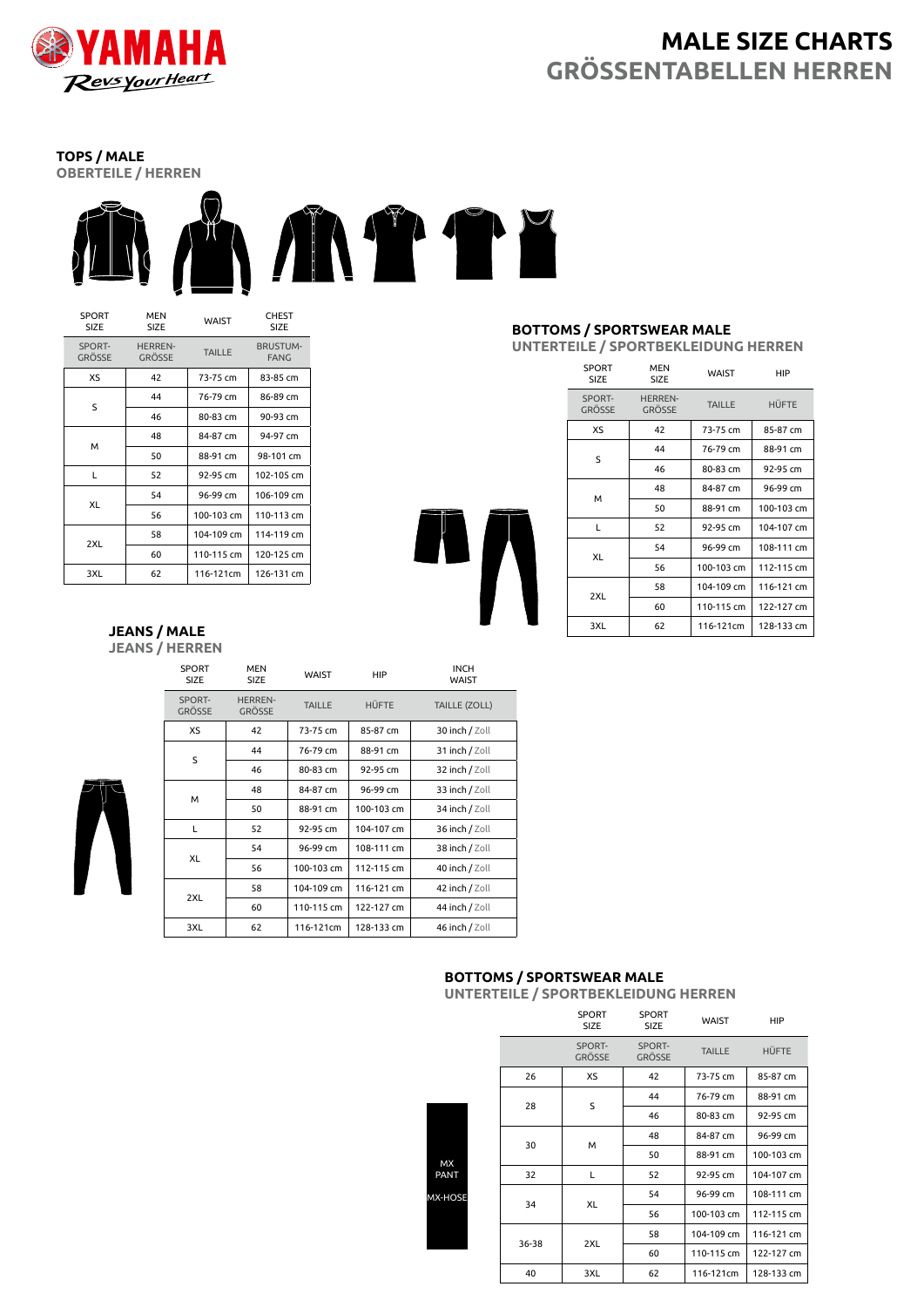

# **FEMALE SIZE CHARTS GRÖSSENTABELLEN DAMEN**

# **TOPS / FEMALE**



| <b>SPORT</b><br><b>SIZE</b> | <b>WOMEN</b><br><b>SIZE</b> | WAIST         | <b>CHEST</b><br><b>SIZE</b>    |
|-----------------------------|-----------------------------|---------------|--------------------------------|
| SPORT-<br>GRÖSSE            | <b>DAMEN-</b><br>GRÖSSE     | <b>TAILLE</b> | <b>BRUSTUM-</b><br><b>FANG</b> |
| XS                          | 32                          | 58-61 cm      | 74-77 cm                       |
| S                           | 34                          | 62-65 cm      | 78-81 cm                       |
|                             | 36                          | 66-69 cm      | 82-85 cm                       |
|                             | 38                          | 70-73 cm      | 86-89 cm                       |
| м                           | 40                          | 74-77 cm      | 90-93 cm                       |
| L                           | 42                          | 78-81 cm      | 94-97 cm                       |
| XL                          | 44                          | 82-85 cm      | 98-101 cm                      |
|                             | 46                          | 86-89 cm      | 102-105 cm                     |
|                             | 48                          | 90-95 cm      | 106-111 cm                     |
| 2XL                         | 50                          | 96-101 cm     | 112-117 cm                     |
| 3XL                         | 52                          | 102-107 cm    | 118-123 cm                     |

## **SPORTSWEAR FEMALE**

**SPORTBEKLEIDUNG DAMEN**

|  | <b>SPORT</b><br><b>SIZE</b> | <b>WOMEN</b><br><b>SIZE</b> | <b>WAIST</b>  | <b>HIP</b>   |
|--|-----------------------------|-----------------------------|---------------|--------------|
|  | SPORT-<br><b>GRÖSSE</b>     | DAMEN-<br><b>GRÖSSE</b>     | <b>TAILLE</b> | <b>HÜFTE</b> |
|  | XS                          | 32                          | 58-61 cm      | 84-87 cm     |
|  | S                           | 34                          | 62-65 cm      | 88-91 cm     |
|  |                             | 36                          | 66-69 cm      | 92-95 cm     |
|  | M                           | 38                          | 70-73 cm      | 96-99 cm     |
|  |                             | 40                          | 74-77 cm      | 100-103 cm   |
|  | L                           | 42                          | 78-81 cm      | 104-107 cm   |
|  | XL                          | 44                          | 82-85 cm      | 108-111 cm   |
|  |                             | 46                          | 86-89 cm      | 112-115 cm   |
|  |                             | 48                          | 90-95 cm      | 116-121 cm   |
|  | 2XL                         | 50                          | 96-101 cm     | 122-127 cm   |
|  | 3XL                         | 52                          | 102-107 cm    | 128-133 cm   |

#### **JEANS / FEMALE JEANS / DAMEN**



| <b>SPORT</b><br>SIZE    | <b>WOMEN</b><br><b>SIZE</b> | <b>WAIST</b>  | <b>HIP</b>   | <b>INCH</b><br><b>WAIST</b> |
|-------------------------|-----------------------------|---------------|--------------|-----------------------------|
| SPORT-<br><b>GRÖSSE</b> | DAMEN-<br><b>GRÖSSE</b>     | <b>TAILLE</b> | <b>HÜFTE</b> | <b>TAILLE (ZOLL)</b>        |
| XS                      | 32                          | 58-61 cm      | 84-87 cm     | 28 inch / Zoll              |
| S                       | 34                          | 62-65 cm      | 88-91 cm     | 29 inch / Zoll              |
|                         | 36                          | 66-69 cm      | 92-95 cm     | 30 inch / Zoll              |
| М                       | 38                          | 70-73 cm      | 96-99 cm     | 31 inch / Zoll              |
|                         | 40                          | 74-77 cm      | 100-103 cm   | 32 inch / Zoll              |
| L                       | 42                          | 78-81 cm      | 104-107 cm   | 33 inch / Zoll              |
| XL                      | 44                          | 82-85 cm      | 108-111 cm   | 34 inch / Zoll              |
|                         | 46                          | 86-89 cm      | 112-115 cm   | 36 inch / Zoll              |
| 2XL                     | 48                          | 90-95 cm      | 116-121 cm   | 38 inch / Zoll              |
|                         | 50                          | 96-101 cm     | 122-127 cm   | 40 inch / Zoll              |
| 3XL                     | 52                          | 102-107 cm    | 128-133 cm   | 42 inch / Zoll              |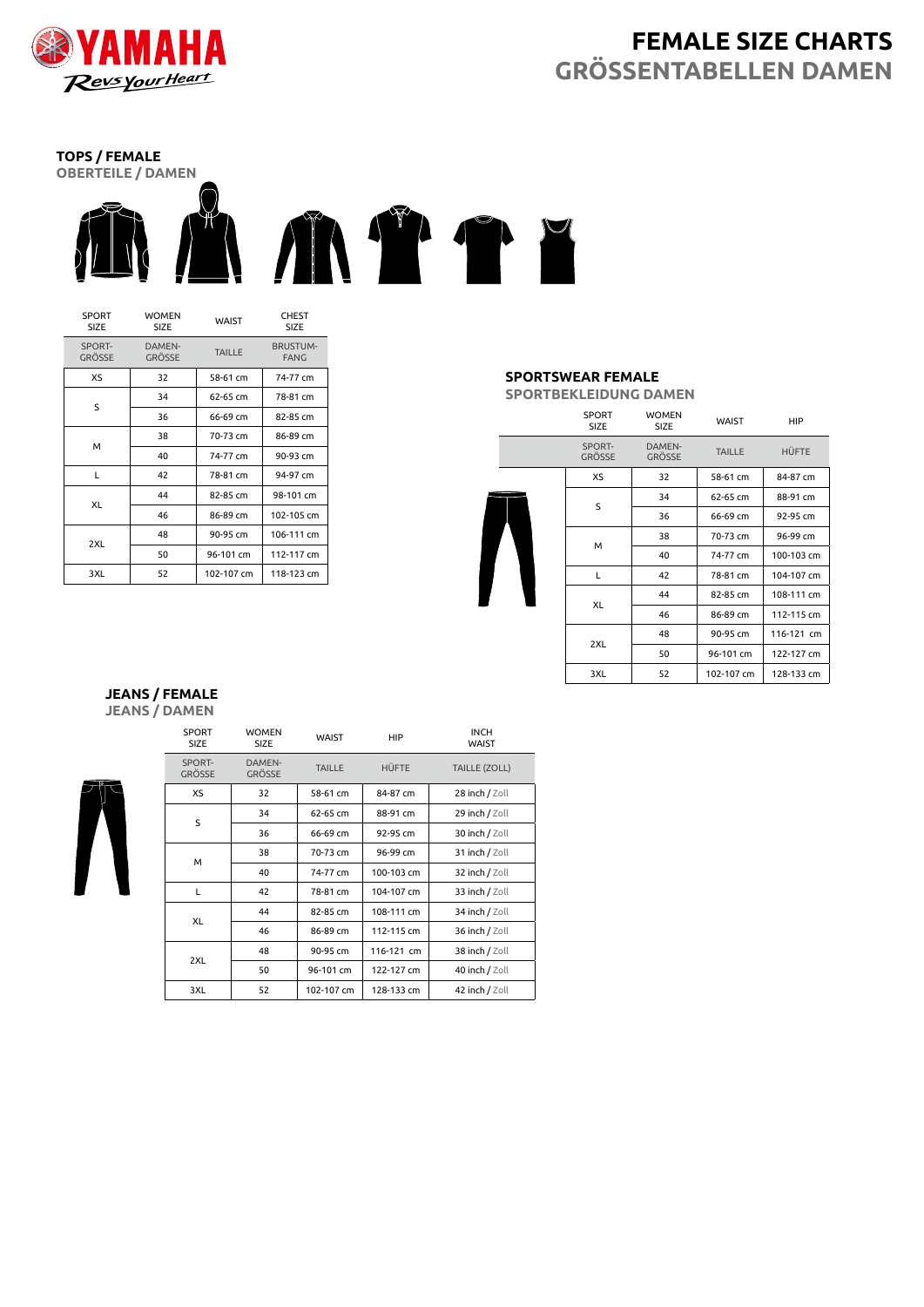

# **KIDS SIZE CHARTS GRÖSSENTABELLEN KINDER**

# **TOPS / KIDS** OBERTEILE / KINDER<br>**AN AN AN THE PERSON REPORTED**

| <b>KIDS</b><br><b>SIZE</b> | <b>BODY</b><br>LENGTH    | AGE                 | <b>CHEST</b> | <b>WAIST</b>  |
|----------------------------|--------------------------|---------------------|--------------|---------------|
| KINDER-<br><b>GRÖSSE</b>   | KÖRPER-<br><b>GRÖSSE</b> | <b>ALTER</b>        | <b>BRUST</b> | <b>TAILLE</b> |
| 92                         | 87-92 cm                 | 1,5-2 years / Jahre | 54 cm        | 51 cm         |
| 98                         | 93-98 cm                 | 2-3 years / Jahre   | 55 cm        | 52 cm         |
| 104                        | 99-104 cm                | 3-4 years / Jahre   | 56 cm        | 53 cm         |
| 110                        | 105-110 cm               | 4-5 years / Jahre   | 57 cm        | 54 cm         |
| 116                        | 111-116 cm               | 5-6 years / Jahre   | 58 cm        | 55 cm         |
| 122                        | 117-122 cm               | 6-7 years / Jahre   | 61 cm        | 56,5 cm       |
| 128                        | 123-128 cm               | 7-8 years / Jahre   | 64 cm        | 58 cm         |
| 134                        | 129-134 cm               | 8-9 years / Jahre   | 67 cm        | 59,5 cm       |
| 140                        | 135-140 cm               | 9-10 years / Jahre  | 70 cm        | 61 cm         |
| 146                        | 141-146 cm               | 10-11 years / Jahre | 72,5 cm      | 62,5 cm       |
| 152                        | 147-152 cm               | 11-12 years / Jahre | 75 cm        | 64 cm         |
| 158                        | 153-158 cm               | 12-13 years / Jahre | 77,5 cm      | 66 cm         |
| 164                        | 159-164 cm               | 13-14 years / Jahre | 79,5 cm      | 68 cm         |

#### **BOTTOMS / KIDS UNTERTEILE / KINDER**

| <b>KIDS</b><br><b>SIZE</b> | <b>BODY</b><br><b>LENGTH</b> | AGE                 | <b>WAIST</b>  | HIP   | <b>INSEAM</b>                     |
|----------------------------|------------------------------|---------------------|---------------|-------|-----------------------------------|
| KINDER-<br><b>GRÖSSE</b>   | KÖRPER-<br><b>GRÖSSE</b>     | <b>ALTER</b>        | <b>TAILLE</b> | HÜFTE | <b>INNERE</b><br><b>BEINLÄNGE</b> |
| 92                         | 87-92 cm                     | 1,5-2 years / Jahre | 51 cm         | 55 cm | 39 cm                             |
| 98                         | 93-98 cm                     | 2-3 years / Jahre   | 52 cm         | 57 cm | 42 cm                             |
| 104                        | 99-104 cm                    | 3-4 years / Jahre   | 53 cm         | 59 cm | 45,5 cm                           |
| 110                        | 105-110 cm                   | 4-5 years / Jahre   | 54 cm         | 61 cm | 48 cm                             |
| 116                        | 111-116 cm                   | 5-6 years / Jahre   | 55 cm         | 63 cm | 53 cm                             |
| 122                        | 117-122 cm                   | 6-7 years / Jahre   | 56,5 cm       | 66 cm | 56,5 cm                           |
| 128                        | 123-128 cm                   | 7-8 years / Jahre   | 58 cm         | 69 cm | 60 cm                             |
| 134                        | 129-134 cm                   | 8-9 years / Jahre   | 59,5 cm       | 72 cm | 63,5 cm                           |
| 140                        | 135-140 cm                   | 9-10 years / Jahre  | 61 cm         | 75 cm | 67 cm                             |
| 146                        | 141-146 cm                   | 10-11 years / Jahre | 62,5 cm       | 78 cm | 70 cm                             |
| 152                        | 147-152 cm                   | 11-12 years / Jahre | 64 cm         | 81 cm | 73,5 cm                           |
| 158                        | 153-158 cm                   | 12-13 years / Jahre | 66 cm         | 84 cm | 77 cm                             |
| 164                        | 159-164 cm                   | 13-14 years / Jahre | 68 cm         | 87 cm | 80 cm                             |